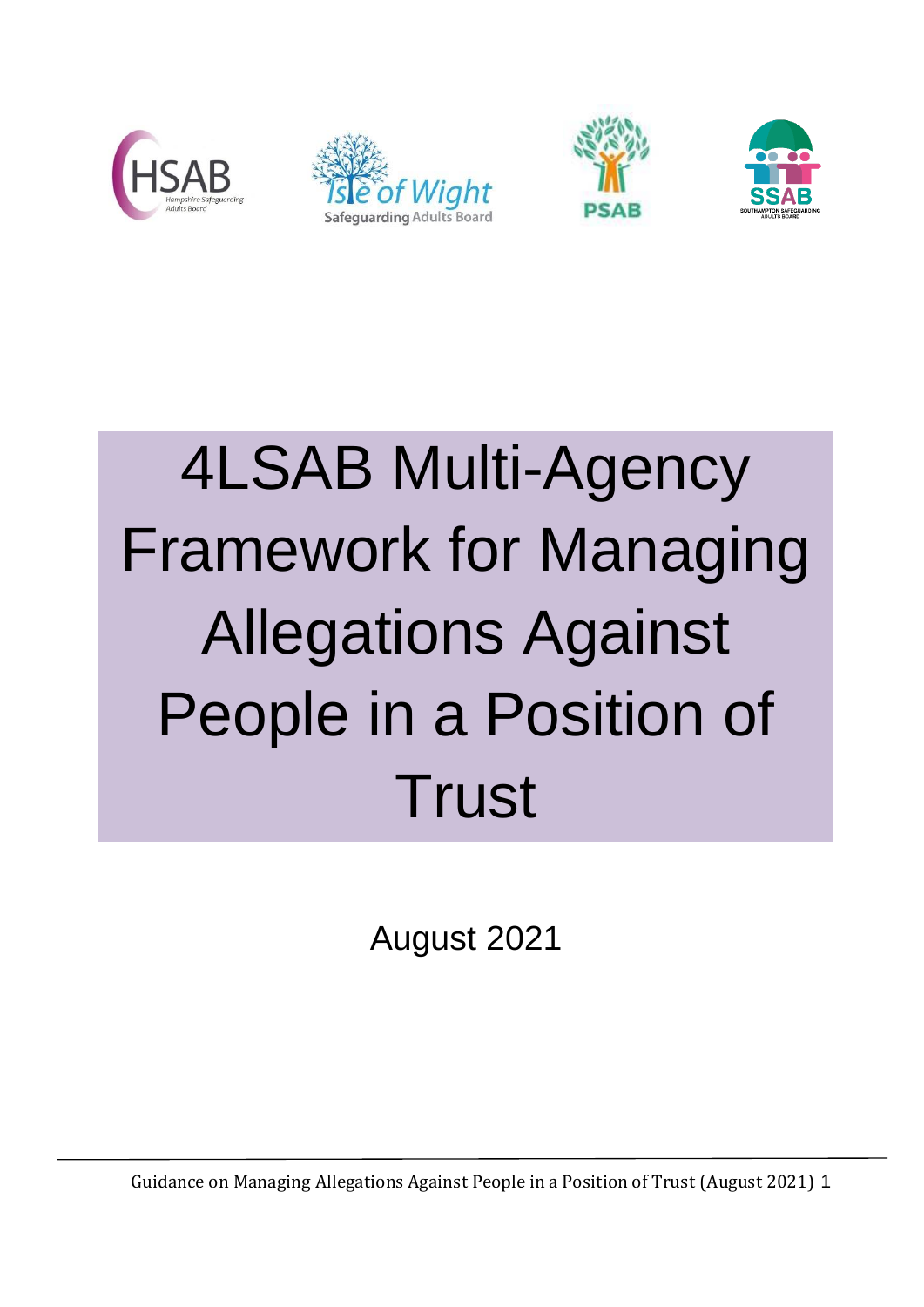| <b>Contents</b> |                                                                       | Page |
|-----------------|-----------------------------------------------------------------------|------|
| 1.              | Introduction                                                          | 3    |
| 2.              | Hampshire and Isle of Wight 4LSAB Allegations Management Framework    | 3    |
| 3.              | Responsibilities of Partner Agencies                                  | 4    |
| 4.              | Applying this Framework in Practice                                   | 5    |
| 5.              | <b>Information Sharing</b>                                            | 7    |
| 6.              | Informing the person about whom the concerns have been raised         | 7    |
| 7.              | Informing the Employer                                                | 8    |
| 8.              | Informing other Local Authorities                                     | 8    |
| 9.              | Working Jointly with the Police                                       | 8    |
|                 | 10. Informing the LADO and Childrens Services                         | 9    |
|                 | 11. Informing Commissioning and Contracts Teams                       | 9    |
|                 | 12. Informing the Care Quality Commission                             | 9    |
|                 | 13. Informing Professional Bodies                                     | 9    |
|                 | 14. Employer Risk Assessment and Management Process                   | 10   |
|                 | 15. Risk Management Arrangements                                      | 10   |
|                 | 16. Review of Working Arrangements                                    | 10   |
|                 | 17. Supervision and Training                                          | 10   |
|                 | 18. Suspension                                                        | 11   |
|                 | 19. Support for the person against whom allegation has been made      | 12   |
|                 | 20. Disciplinary Hearing Processes and Responsibilities               | 12   |
|                 | 21. Recording and Data Collection                                     | 13   |
|                 | 22. Support from the Local Adult Safeguarding Board                   | 13   |
|                 | 23. Appendix A: Referrals to Professional Bodies                      | 14   |
|                 | 24. Appendix B: Referrals to the Disclosure and Barring Service (DBS) | 14   |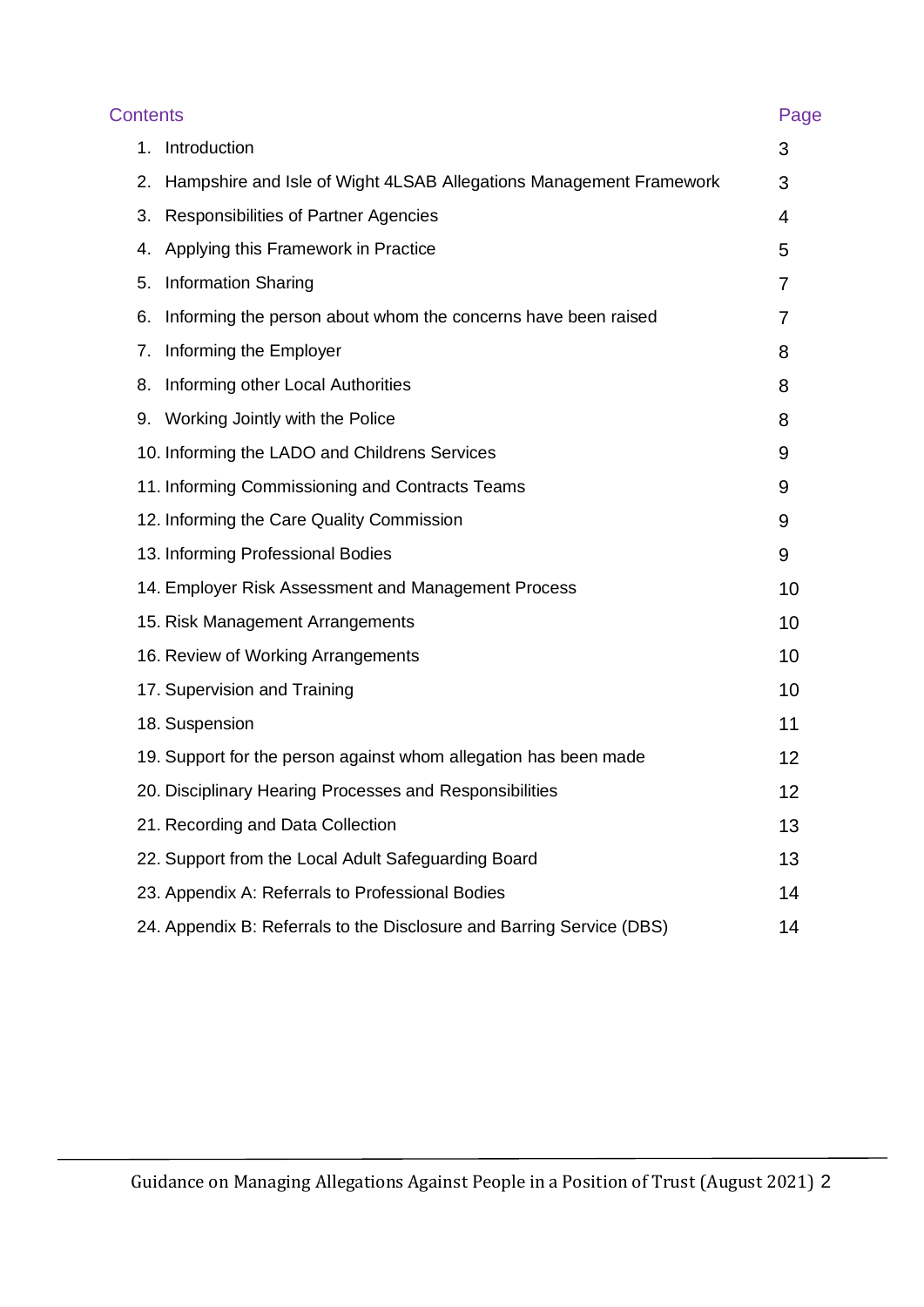# **1. Guidance on Managing Allegations against people in a position of trust - Introduction**

The Care Act 2014 requires the Local Authority, its relevant partners and those providing universal care and support services to have clear policies reflecting those from the local Safeguarding Adults Board for dealing with allegations against people in positions of trust i.e. anyone working in either a paid or unpaid capacity, with adults with care and support needs. These policies should clearly distinguish between an allegation, a concern about the quality of care or practice or a complaint.

Where concerns are raised about someone who works with adults with care and support needs, the employer (or student body or voluntary organisation) must assess any potential risk to adults with care and support needs who use their services, and, if necessary, to take action to safeguard those adults. This framework must have clear recording and information-sharing guidance and timescales for action and be mindful of the need to preserve evidence. This will be whether the allegation or concern is current or historical.

On 10th March 2016 the Department of Health published the refreshed edition of the Care and Support statutory guidance. The refreshed statutory guidance removes the requirement for a Designated Adult Safeguarding Manager, but this is now replaced by a new section on managing allegations against people in positions of trust.

Whilst no longer a requirement in the Care Act 2014, the LSABs strongly encourage partner organisations to establish a nominated lead or Safeguarding Allegations Management Advisor (SAMA), to provide advice and guidance to their organisation and to maintain oversight of complex cases involving allegations against people in a position of trust. The SAMA should have a significant level of expertise and knowledge in adult safeguarding, and they should also have an operational leadership role in respect of their organisation.

# **2. Hampshire and Isle of Wight 4LSAB Allegations Management Framework**

In order to develop a consistent approach and to promote best practice across Hampshire and the Isle of Wight, the four Local Safeguarding Adults Boards have established a joint framework and process for how allegations against people in positions of trust should be responded to.

The Allegations Management Framework is an overarching framework setting standards around the management of allegations against people in a position of trust, supported by clear reporting requirements and arrangements across the whole system - this includes clear information-sharing arrangements and explicit timescales for action. This is an overarching Framework and so each individual organisation will be expected to develop its own business process detailing how it will implement this framework internally.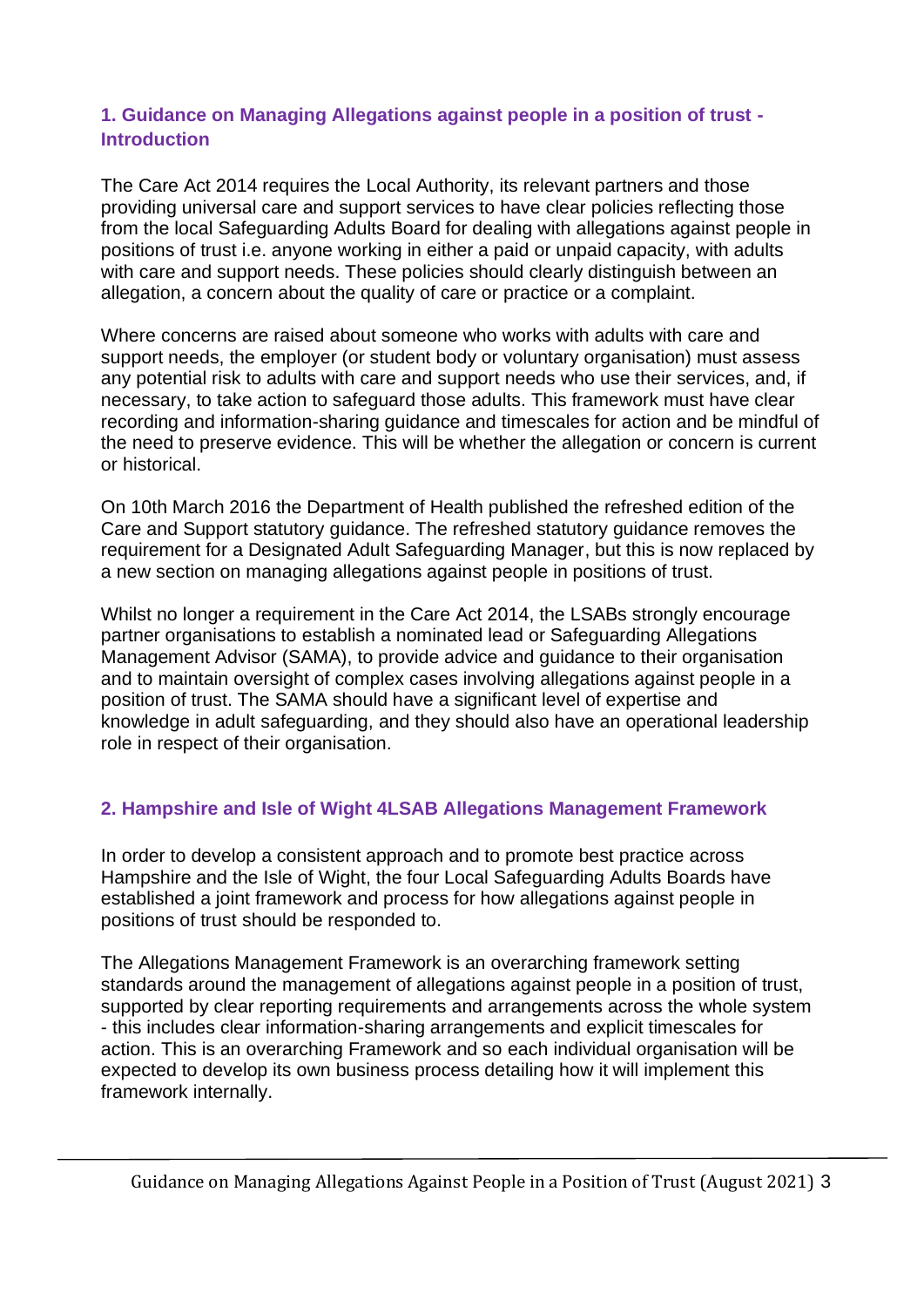The Framework is based on the following principles:

- It reflects a proportionate, fair and transparent approach and seeks to build on current internal allegations management processes rather than replacing these.
- It applies to anyone working in a position of trust such as employees, volunteers, or students, in a paid or unpaid capacity regardless of the sector.
- It deals with current as well as historical allegations.
- The sharing of information will be justifiable and proportionate based on an assessment of the potential or actual harm to adults or children at risk.
- Partner organisations are expected to align (or develop) current allegations management processes in line with the standards set out in thisframework.

In order to gain assurance of robust internal allegations management processes in organisations not represented on the LSAB, the Boards will look to commissioners to use existing frameworks and processes to ensure safe working procedures including the management of allegations, are implemented within the organisations from whom they commission services.

Commissioning organisations should build reporting requirements into their existing procurement, commissioning and contract arrangements to ensure that provider organisations promptly share information about incidents falling within the remit of this Framework with their commissioners.

## **3. Responsibilities of partner organisations**

Individual organisations are responsible for responding to allegations regarding any person working for them in a position of trust with adults with care and support needs and for undertaking all necessary action in line with their internal process, including HR, and agreed timescales. The specific responsibilities of individual organisations include:

- Establishing a clear internal allegations management procedure setting out the process, including timescales, for investigation and what support and advice will be available to individuals against whom allegations have been made. This procedure should reflect the 4LSAB Allegations Management Framework.
- Ensuring their staff and managers have access to expert advice and guidance to enable them to fulfil their responsibilities when responding to allegations.
- Responding promptly to allegations regarding their staff and for undertaking all necessary action in line with their internal process and agreed timescales.
- Monitoring the progress of cases to ensure that they are dealt with as quickly as possible, consistent with a thorough and fair process.
- Ensuring appropriate systems are in place to support and provide regular updates to the employee in respect of the investigation.
- Making prompt referrals to the Disclosure and Barring Service (DBS) and/or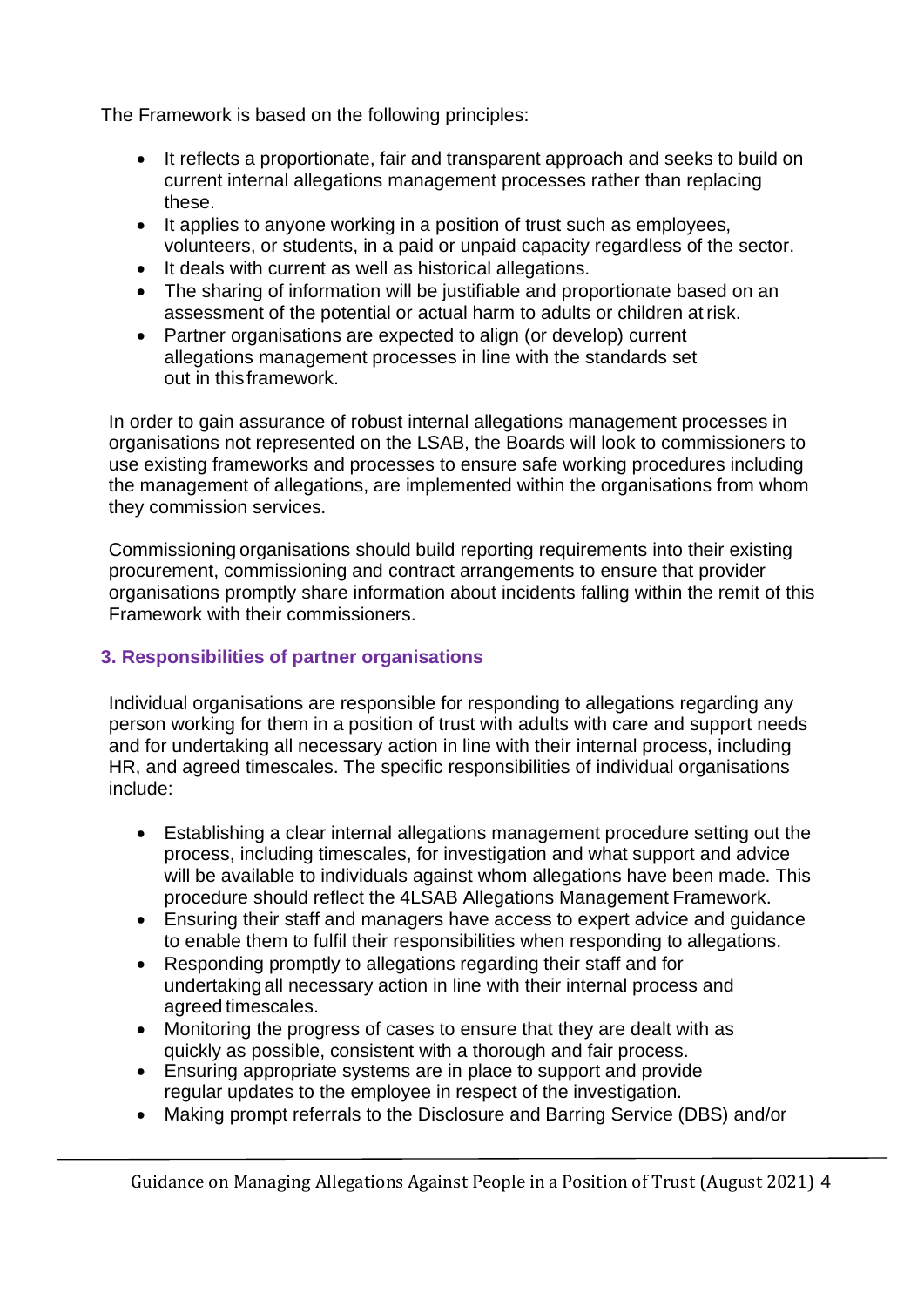Professional Registration Bodies, as relevant.

- Ensuring appropriate recording systems are in place and that these provide a clear audit trail about the decision-making process and any recommendations arising from the investigation and subsequent actions.
- Ensuring the control of information in respect of individual cases is in accordance with accepted data protection and confidentiality requirements.
- Maintain records of the number and nature of allegations made and using this data to inform service improvement and development.

# **4. Applying this Framework in practice**

This section provides guidance on how concerns should be reported and the process to be used to respond to these. **As this is an overarching framework, individual organisations will be responsible for providing detailed guidance for staff reflecting any organisational requirements and standards that must be followed.**

- As soon as a member of staff becomes aware of an allegation of harm, abuse, or neglect (including self-neglect) against a person in a position of trust, they should then determine whether any adults who have been harmed have care and support needs.
- If a 'person in a position of trust' is alleged to have abused or harmed an adult with care and support needs, or presents a likely risk, it is essential that the concerns are appropriately reported using the [4LSAB Multi-Agency](https://www.hampshiresab.org.uk/wp-content/uploads/4LSAB-Adult-Safeguarding-Policy-Process-and-Guidance-June-2020-6.pdf)  [Safeguarding Adults Policy and Guidance \(June 2020\)](https://www.hampshiresab.org.uk/wp-content/uploads/4LSAB-Adult-Safeguarding-Policy-Process-and-Guidance-June-2020-6.pdf)
- As part of the referring process, and assessment will need to be made to determine if a further safeguarding report is required for any vulnerable person (s).
- It is important that any assessment made is as informed as reasonably possible using information from local, regional and other external sources e.g. an adult with care and support needs is residing temporarily in another Local Authority area
- The assessing officer needs to consider if any other key agencies need to be informed and if so, ensure that there is a referral process to them

Examples of concerns could include allegations that relate to a person who works with adults with care and support needs who has:

- Behaved in a way that has harmed, or may have harmed an adult or child.
- Committed a criminal offence against, or related to, an adult or child.
- Behaved towards an adult or child in a way that indicates they may pose a risk of harm to adults with care and support needs.

Concerns could also arise from the person's home / personal life, as well as within their work and may include situations such as:

• A person has behaved (or is alleged to have behaved) towards another adult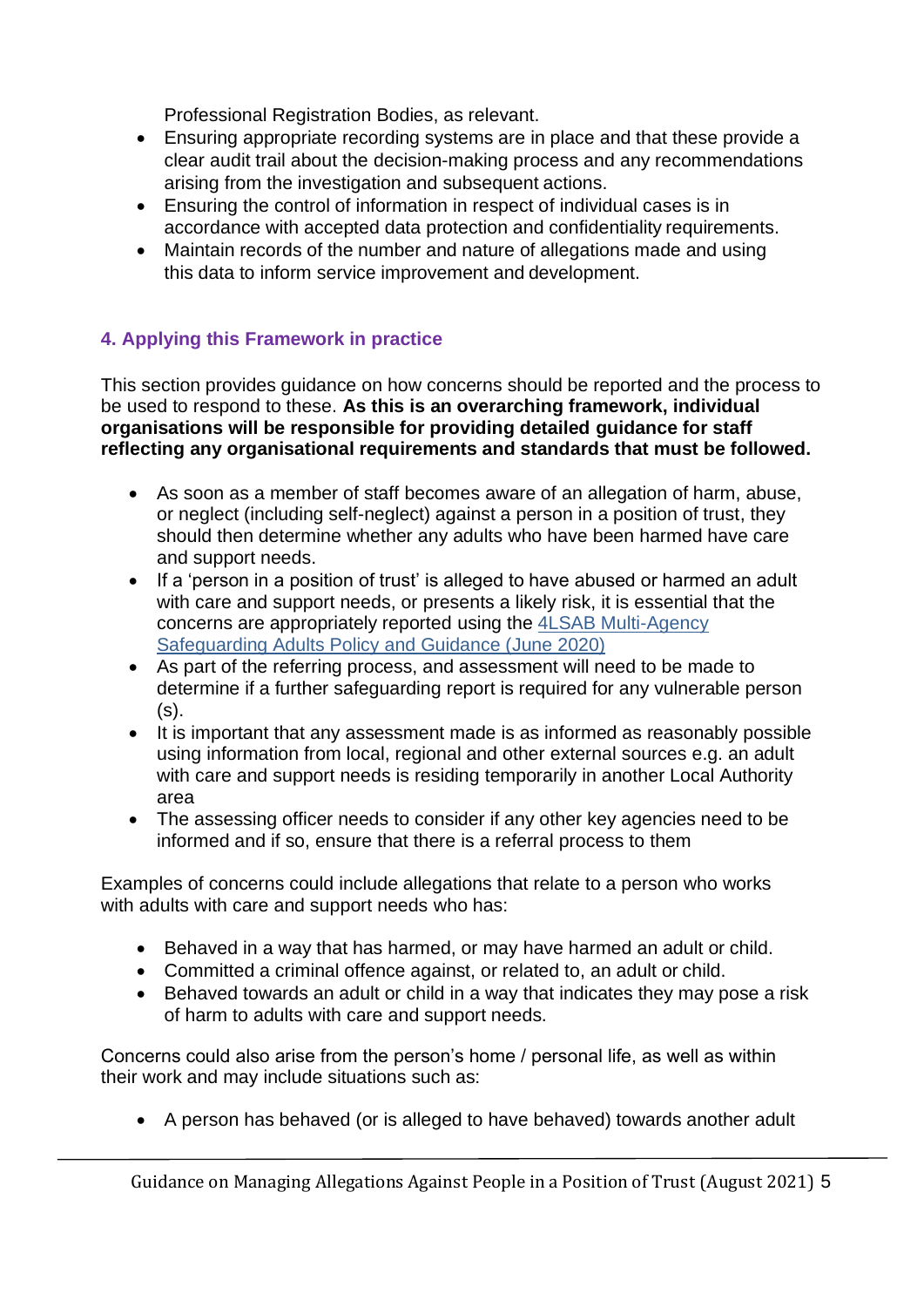in a way that indicates they may pose a risk of harm to adults with care and support. For example, this may include situations where a person is being investigated by the Police for domestic abuse to a partner and undertakes voluntary work with adults with care and support needs.

- A person has behaved (or is alleged to have behaved) towards children in a way that indicates that they may pose a risk of harm to adults with care and support need. For example, this may include situations where a person is alleged to have abused a child, and is a student undertaking professional training to work with adults with care and support needs.
- A person is the subject of a formal safeguarding enquiry into allegations of abuse or neglect which have occurred in one setting. However, there are also concerns that the person is employed, volunteers or is a student in another setting where there are adults with care and support needs who may also be at risk of harm.
- When a person's conduct towards an adult may impact on their suitability to work with, or continue to work with children, this must be referred to the Local Authority's Designated Officer (LADO).

#### Responsibilities of the Lead Agency

It is important to remember that the SAMA internal review and external safeguarding notification process are two separate enquiries. However, there will be occasions where it is important to share information between both processes.

A safeguarding enquiry should be focused on addressing any ongoing risk to the service user or any other person at risk of harm in order to minimise the risk of further escalation. The SAMA enquiry/process is aimed at tackling the allegations through an internal management plan in order to reduce the risk to both the individual concerned and the organisation.

The purpose of the process is to ensure that risks potentially posed by the person are appropriately managed, alongside the specific safeguarding needs of the adult at risk. Allegations must be investigated promptly in line with the organisation's internal allegations management policy. In the interests of transparency and accountability, organisations must ensure clear recording of decisions and recommendations arising from the investigation.

Where a formal section 42 safeguarding enquiry under the Care Act (2014) is being undertaken, the function can be carried out as part of the enquiry process and this should include:

- An assessment and management of risk posed by a 'person in a position of trust' to be considered in the initial safeguarding planning meeting and subsequent meetings
- Any action taken in respect of a person to be included in the safeguarding enquiry report
- Supporting documentation should be reviewed as part of the Checking and Review stage of the safeguarding enquiry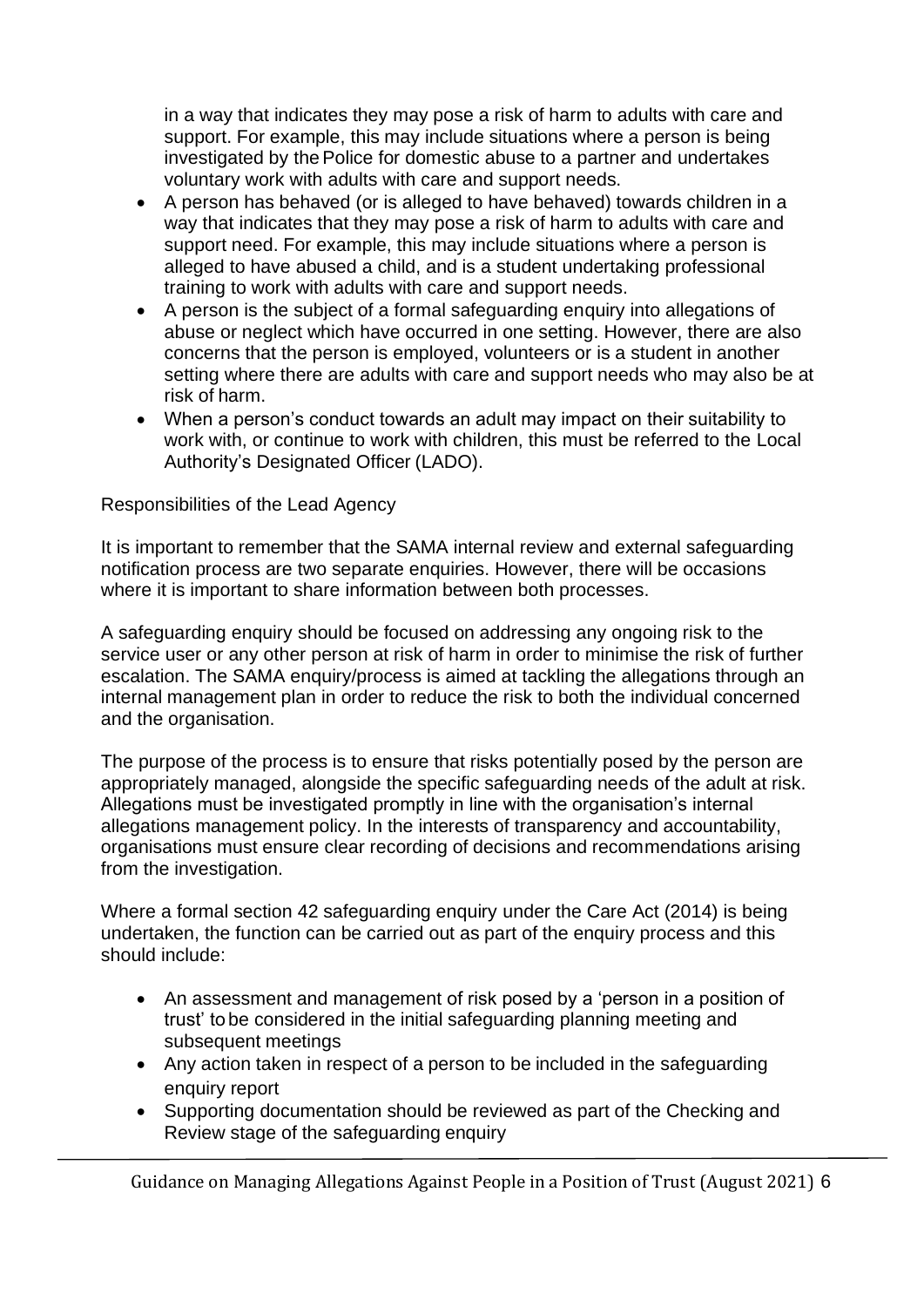• Further actions to safeguard or manage risk should be included in the safeguarding plan

There may be occasions when an adult's behaviour, either within the workplace or the adult's personal life, gives rise to concerns about whether they might pose a risk if they work with children or adults. The employer, in conjunction with other appropriate agencies, may need to make a judgement about the possible impact of that behaviour upon the children or adults they come in to contact with in their role. What constitutes a risk will vary depending upon the context and nature of the work the individual is involved in.

There are other scenarios where the risk is less clear and requires careful consideration at the point of the safeguarding referral to the local authority. It is important that the potential risk is carefully balanced with the transferability of risk or risk by association.

Where a formal safeguarding enquiry is not being undertaken, a 'Managing Concerns Meeting' should be convened to assess and determine the actions required to manage the risk posed by a 'person in a position of trust'. Such meetings may need to include Care Quality Commission, Safeguarding Lead, LADO, commissioning, contracts, Police and other relevant parties where appropriate to the case. Individual organisations will determine who should chair such meetings. The purpose of Managing Concerns Meeting' is to undertake a collaborative assessment of the level of risk posed by the person about whom concerns have been raised and to clarify what information should be shared with the employer. The sharing of information must be justifiable and proportionate based on an assessment of the potential or actual harm to adults or children at risk.

Employers and volunteer managers of people working in 'regulated activity' have a legal duty to make referrals to the Disclosure and Barring Service in certain circumstances. The Local Authority also has a power to make a referral and should do where it is necessary to ensure the appropriate referral has been made. Other agencies can make a referral if they are more appropriately placed to do so, however the Local Authority must be assured that a referral has been made. Regulated activity is work (both paid and unpaid) with children or vulnerable adults that meets certain criteria. In relation to vulnerable adults, regulated activity in broad terms includes activities involved in:

- Providing health care (by or under the supervision of a healthcare professional)
- Providing personal care (washing and dressing, eating, drinking and toileting)
- Providing social work (provided by a social care worker to an adult who is a client or potential client)
- Providing assistance with cash, bills and/or shopping (managing cash, bills or shopping)
- Providing assistance in the conduct of personal affairs (Power of Attorney, deputies appointed under Mental Health Orders)
- Conveying the person (Must be for health, personal or social care due to age, illness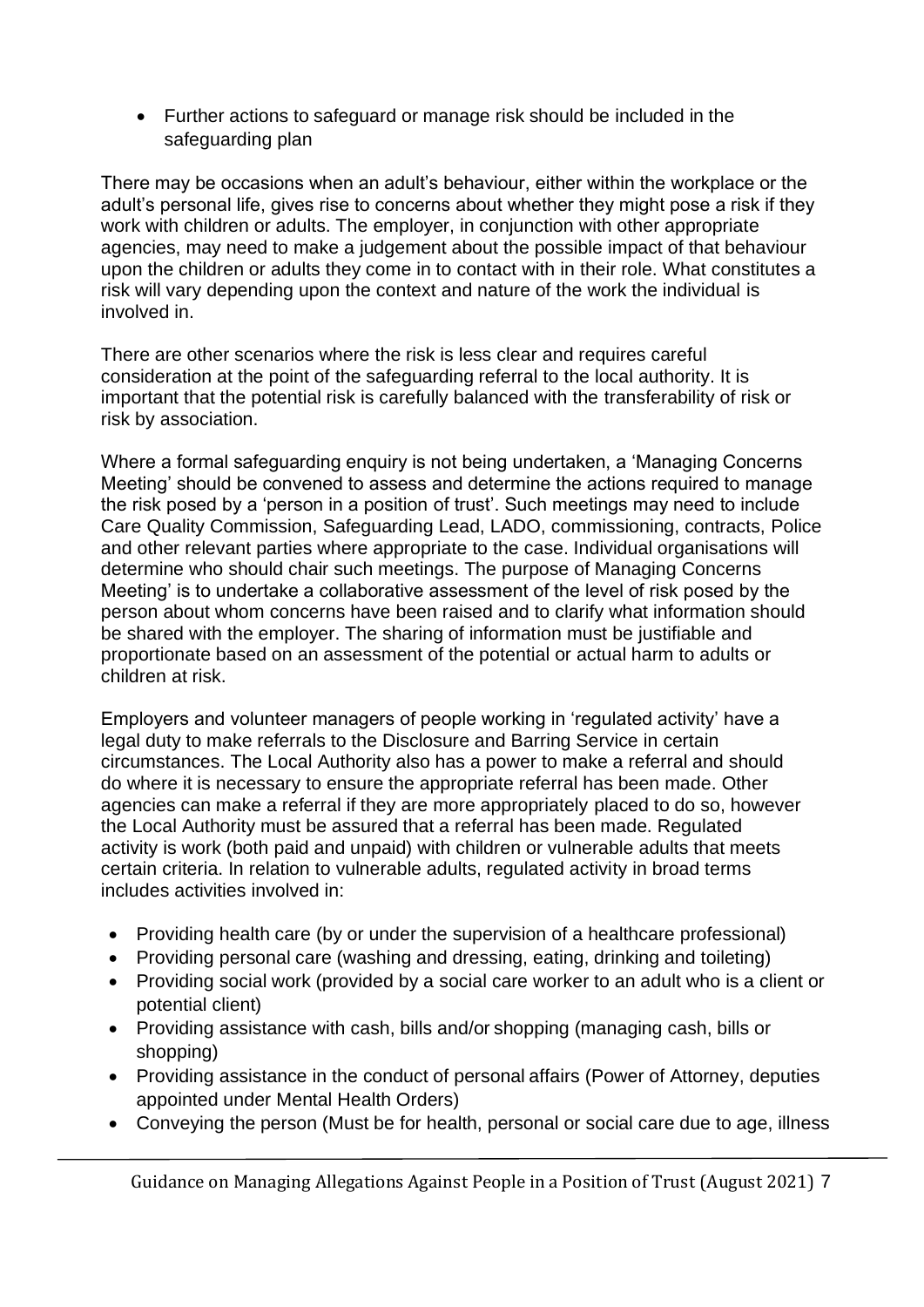or disability)

Where it is necessary to refer individuals to the DBS and/or the relevant professional body, these referrals will be made promptly and made no later than five working days from when the case is concluded.

# **5. Information Sharing**

Decisions on sharing information must be justifiable, proportionate and based on the potential or actual harm to adults or children at risk. The rationale for decisionmaking must always be recorded. When sharing information between agencies about adults, children and young people at risk it must only be shared:

- Where relevant and necessary, not simply sharing all the information held;
- With the relevant people who need all or some of the information; and
- When there is a specific need for the information to be shared at that time.

In deciding whether the information should be shared, it is necessary to consider the key question of whether the person has behaved or may have behaved, in a way that means their suitability to undertake their current role or to provide a service to adults with care and support needs should be reviewed.

There may be times when a person is employed to work with adults but their behaviour towards a child or children (for example outside of work) may impact on their suitability to work with or continue to work with adults. Likewise, there may also be times when a person's conduct towards an adult outside of work may impact on their suitability to work with or continue to work with children. All these situations must be risk assessed individually in order to make a decision about referring the case to the relevant organisation.

Further guidance can be found in the [4LSAB Multi-agency Guidance on Information](https://www.hampshiresab.org.uk/wp-content/uploads/4LSAB-MA-Information-Sharing-Guidance.pdf)  [Sharing \(June 2020\).](https://www.hampshiresab.org.uk/wp-content/uploads/4LSAB-MA-Information-Sharing-Guidance.pdf)

# **6. Informing the person about whom concerns have been raised**

- Unless it puts the adult at risk or a child in danger, the person should be informed an allegation against them has been made and that it will be shared with their employer. They should be offered a right to reply.
- If possible, the person's consent should be sought to share information and they should be advised what information will be shared, how and who with. Each case must be assessed on its own individual merits as there may be cases where informing the person about details of the allegation increases the risks to a child or adult at risk.
- Usually, the individual should be given the opportunity to inform their employer themselves – sometimes the immediacy and nature of the risk won't allow for this.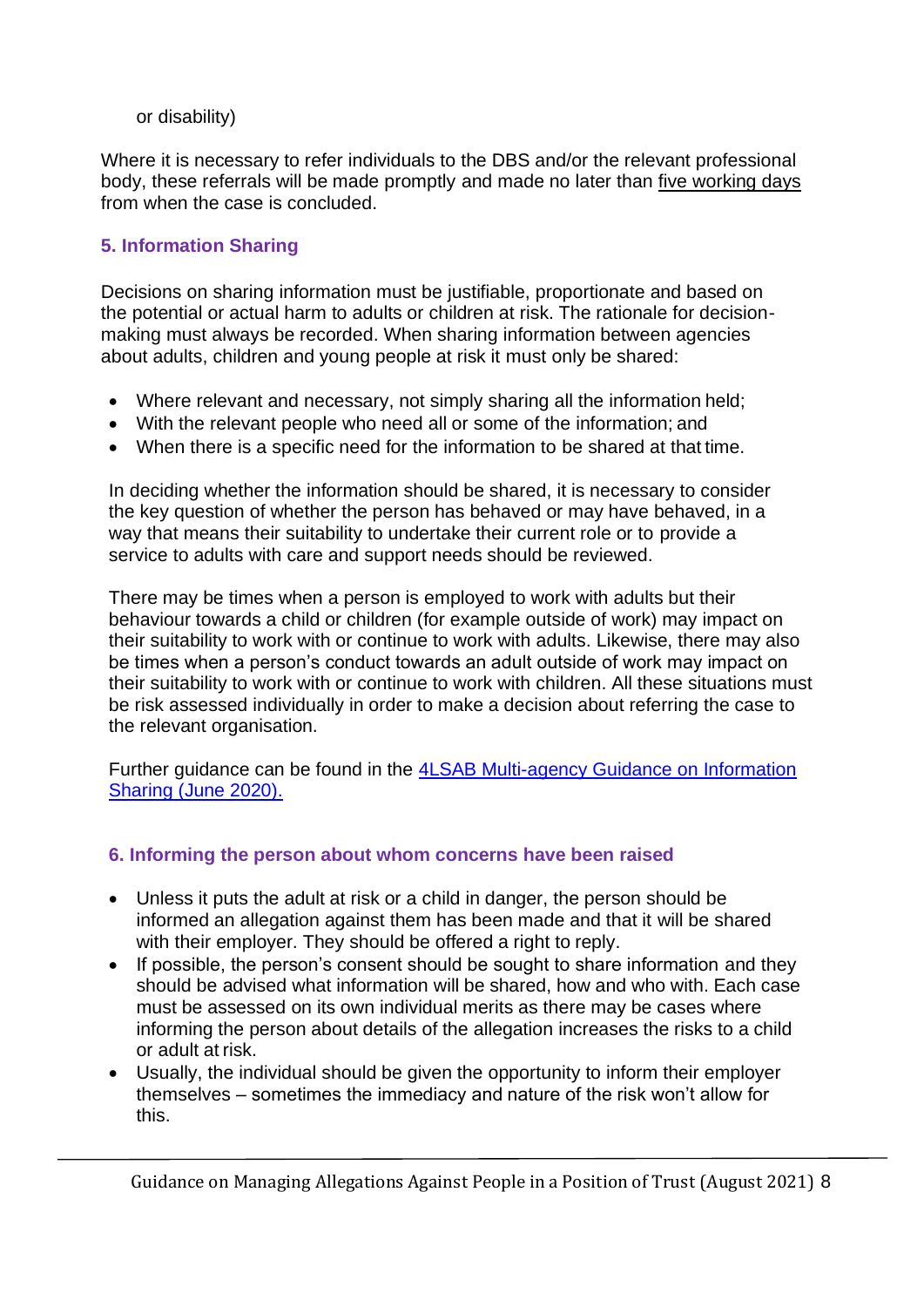• The organisation should check appropriate information has been shared with the employer to enable them to assess risk, and review the suitability of the person continuing to work and any other actions required.

## **7. Informing the employer**

- a) The employer must be informed if there are concerns about an employee during the course of their work.
- b) If concerns arise in the person's personal or private life, or in another work setting, the decision to share information must be justifiable and proportionate and based on the potential or actual harm to adults at risk. The decision to share information and the rationale for doing so should be recorded.
- c) Decisions about sharing information should consider the key question of 'whether the person has behaved or may have behaved, in a way that questions their suitability to undertake their current role or to support adults at risk'.
- d) The following issues should be taken into consideration when making decisions about sharing information with the employer:
	- Nature and seriousness of the actions/behaviour.
	- The context within which the actions/behaviour occurred.
	- Frequency or patterns of actions/behaviour.
	- Nature of the person's access/role with adults at risk.
	- Potential impact on an adult with care and support needs.

## **8. Informing other local authorities**

- a) If the person is employed, volunteers or is a student (paid or unpaid) in another Local Authority area, inform the relevant Local Authority area, however the lead Local Authority for cross-boundary concerns will remain the host authority for the care provider's location, as they will be best placed to lead enquiries from care providers within their boundaries.
- b) If there is also a risk to children, also inform the relevant LADO.

## **9. Working jointly with the Police**

- a) If the concerns involve possible criminal offences to either an adult or child, liaise with the Police about the need for possible criminal investigation.
- b) When the Police are undertaking criminal investigations, they have a common law power to disclose sensitive personal information to relevant parties where there is an urgent 'pressing social need'.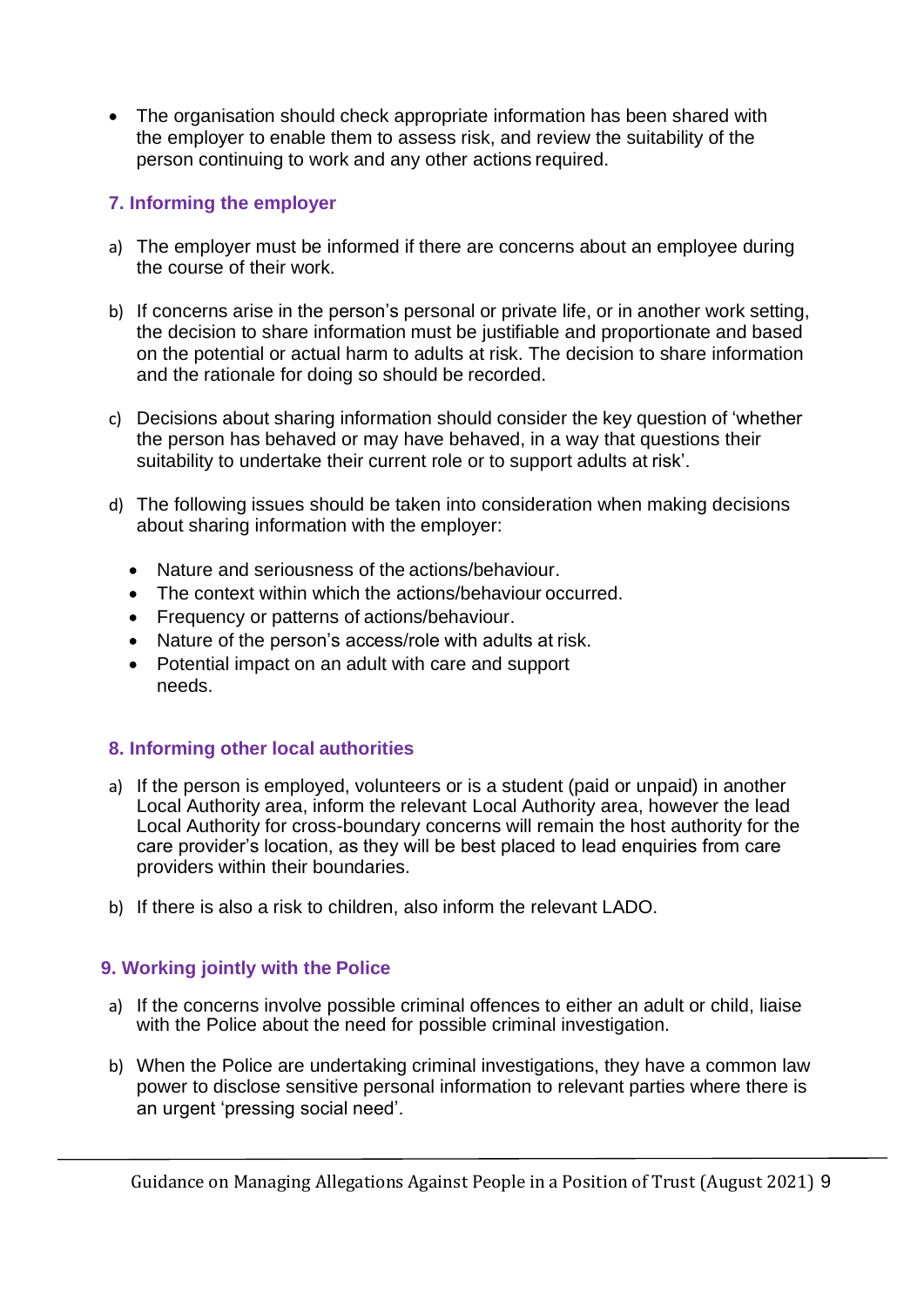c) A pressing social need might be the safeguarding or protection from harm of an individual, a group of individuals, or society at large. This could include informing a relevant employer about criminal investigations relating to their employee where this has been assessed as necessary and appropriate in a particular case.

# **10. Informing the LADO and Children's Services**

a) If the person may pose a risk of harm to his/her own children, or other children/young people in the course of their private life, Children's Services should be informed without delay. Professionals will need to complete an interagency referral or contact form as per local processes, and share this with the relevant Multi-Agency Safeguarding Hub. The use of the Threshold Guidance will assist this process and help inform the practitioner's decision-making.

## **Inter-agency referral/contact form:**

- [Hampshire and Isle of Wight](https://forms.hants.gov.uk/en/AchieveForms/?form_uri=sandbox-publish://AF-Process-7e6115a7-b0ba-484d-991f-084c1248ac72/AF-Stage-52cf8e73-0daf-47d4-bb55-0fdad856d3e6/definition.json)
- **[Portsmouth](https://my.portsmouth.gov.uk/en/AchieveForms/?form_uri=sandbox-publish://AF-Process-0584c40b-48ac-47b3-9c4c-97e2824012ec/AF-Stage-af28e8bc-100e-4cdf-a3ca-e8b04bd6ab66/definition.json&redirectlink=%2F&cancelRedirectLink=%2F)**
- **[Southampton](https://southampton.firmstep.com/default.aspx/RenderForm/?F.Name=k445NX72fcA&HideToolbar=1)**

# **Threshold guidance:**

- [Hampshire](https://www.hampshirescp.org.uk/wp-content/uploads/2019/08/Hampshire-IOW-Thresholds-Chart-July-2019-1.pdf)
- [Isle of Wight](https://www.hampshirescp.org.uk/wp-content/uploads/2019/08/Hampshire-IOW-Thresholds-Chart-July-2019-1.pdf)
- [Portsmouth](https://hipsprocedures.org.uk/assets/clients/7/PSCP%20Threshold%20Document%20v5%20March%202021.pdf)
- [Southampton](http://southamptonlscb.co.uk/wp-content/uploads/2017/02/Multi-Agency-Guidance2016-17.pdf)
- b) If the person may pose a risk to children/young people in the course of their work, paid or unpaid, the LADO should be informed without delay. Each local authority has a Local Authority Designated Officer (LADO) who receives reports about allegations made against individuals that work with children. The LADO provides advice and guidance to organisations, liaises with other agencies when there are allegations, and monitors the progress of any allegations ensuring that they are dealt with as quickly as possible, consistent with a thorough and fair process.

The [HIPS \(Hampshire, Isle of Wight, Portsmouth and Southampton\) Procedures](https://hipsprocedures.org.uk/lkyyst/adults-who-pose-a-risk-of-harm-to-children/allegations-against-staff-or-volunteers)  [for adults who pose a risk of harm to children/allegations against staff or](https://hipsprocedures.org.uk/lkyyst/adults-who-pose-a-risk-of-harm-to-children/allegations-against-staff-or-volunteers)  [volunteers](https://hipsprocedures.org.uk/lkyyst/adults-who-pose-a-risk-of-harm-to-children/allegations-against-staff-or-volunteers) should be followed, and the appropriate LADO contacted. Please click on the local authority area below to access local LADO information for allegations against staff or volunteers:

- [Southampton](https://sid.southampton.gov.uk/kb5/southampton/directory/family.page?familychannel=9-15)
- [Hampshire](https://www.hants.gov.uk/socialcareandhealth/childrenandfamilies/safeguardingchildren/allegations)
- [Isle of Wight](https://urldefense.proofpoint.com/v2/url?u=https-3A__www.iow.gov.uk_Council_OtherServices_Child-2DProtection_Local-2DArea-2DDesignated-2DOfficer-2DLADO-2DUnder&d=DwMFAg&c=pbUzoxRZCRvayVvkYvkiMO6u1jPMdBrTZxWyx_2PsKs&r=c5qCvC66CXiS_p22HhOFVUPI39MLTdPhM2VlVzWGu6OnFkb2lT0xhmkU_0d6gEXN&m=-a23G6q071P7P-FpQ94izqk2DUbyTRwffMlr2BnaZLM&s=QnCPYKnKvuTcht2MqMjNDSYqPyI1WN1VNZ29Bwc-Crw&e=)
- [Portsmouth](https://www.portsmouthscp.org.uk/professionals/allegations-and-whistle-blowing/)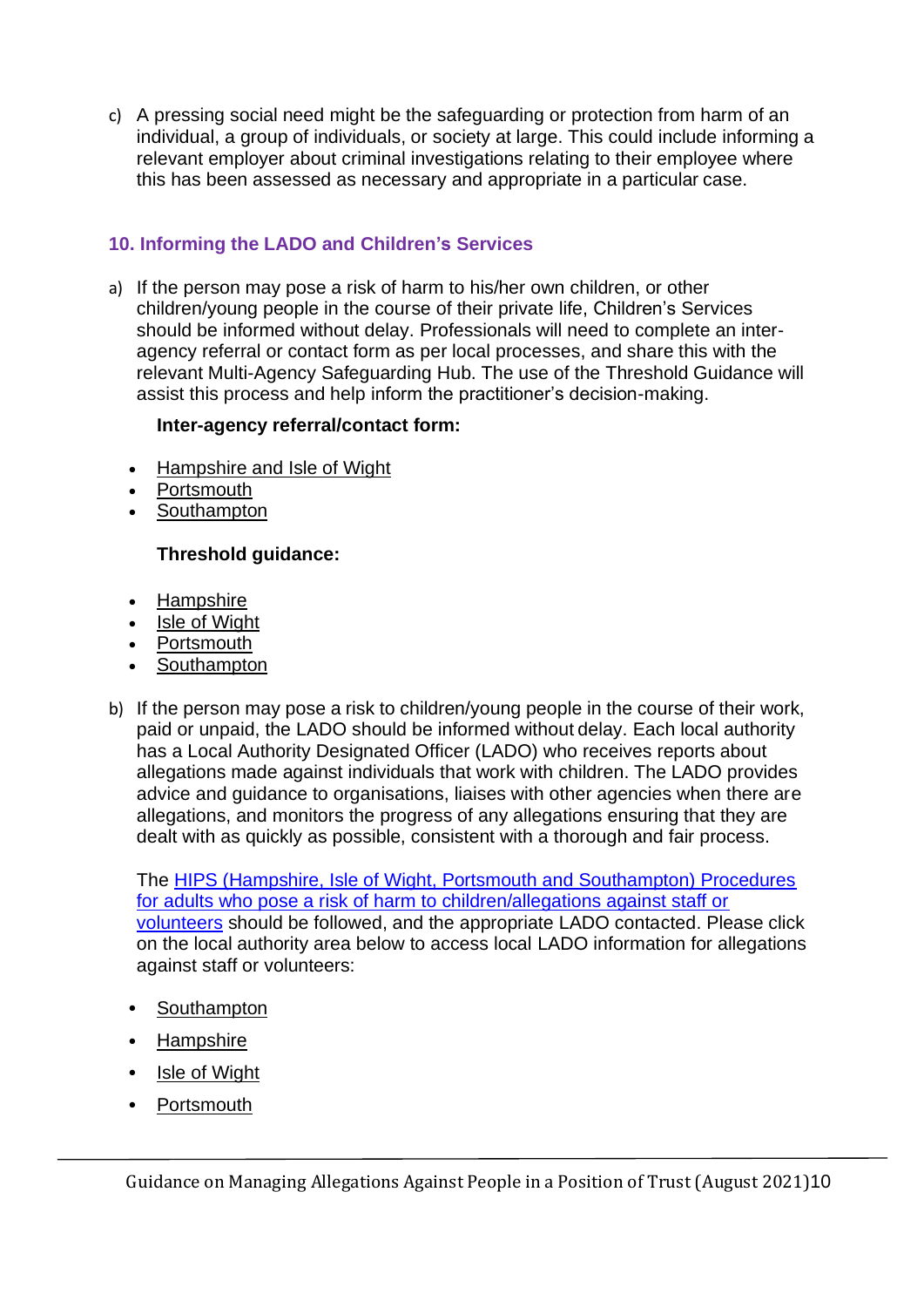## **11. Informing Commissioning and Contracts Teams**

- a) Where the concerns involve a person working in a commissioned service, inform the relevant commissioning/contracts team.
- b) Within their own procedures, commissioning/ contracts teams can take action as deemed appropriate to ensure the service has appropriate standards of practice to prevent and respond to any future risk of harm.
- c) In accordance with local arrangements, if the person works for the NHS, the CCG Safeguarding Lead must be informed.
- d) If the person works for the Police, the Police Safeguarding Lead must be informed.

#### **12. Informing the Care Quality Commission (CQC)**

- a) If the person is employed or volunteers for a regulated service provider, CQC should be informed.
- b) CQC can take action as deemed appropriate within their own procedures to ensure the service has appropriate standards of practice to prevent and respond to any future risks of harm.
- c) This includes the employer's 'fitness' to operate and responsibility to safeguard adults at risk.

#### **13. Informing Professional Bodies**

- a) If the person is registered with a professional body and there are concerns about their fitness to practice, the employer/volunteer manager must refer to the professional body's published guidance and consider the need to raise the concern with that Professional Body.
- b) A Professional Body has a range of options where appropriate, these usually include suspending the person from practice, de-registering them or imposing conditions of practice that the person must work under. See Appendix A for more information about referrals to Professional Bodies.

#### **14. Employer risk assessment and management process**

- a) The organisation must have a mechanism for gaining assurance that the presenting risks have been appropriately assessed and responded to seeking evidence of the action taken as required.
- b) Employers/Student bodies/voluntary sector organisations are responsible for assessing the risk in the context of their service. Only the employer has the power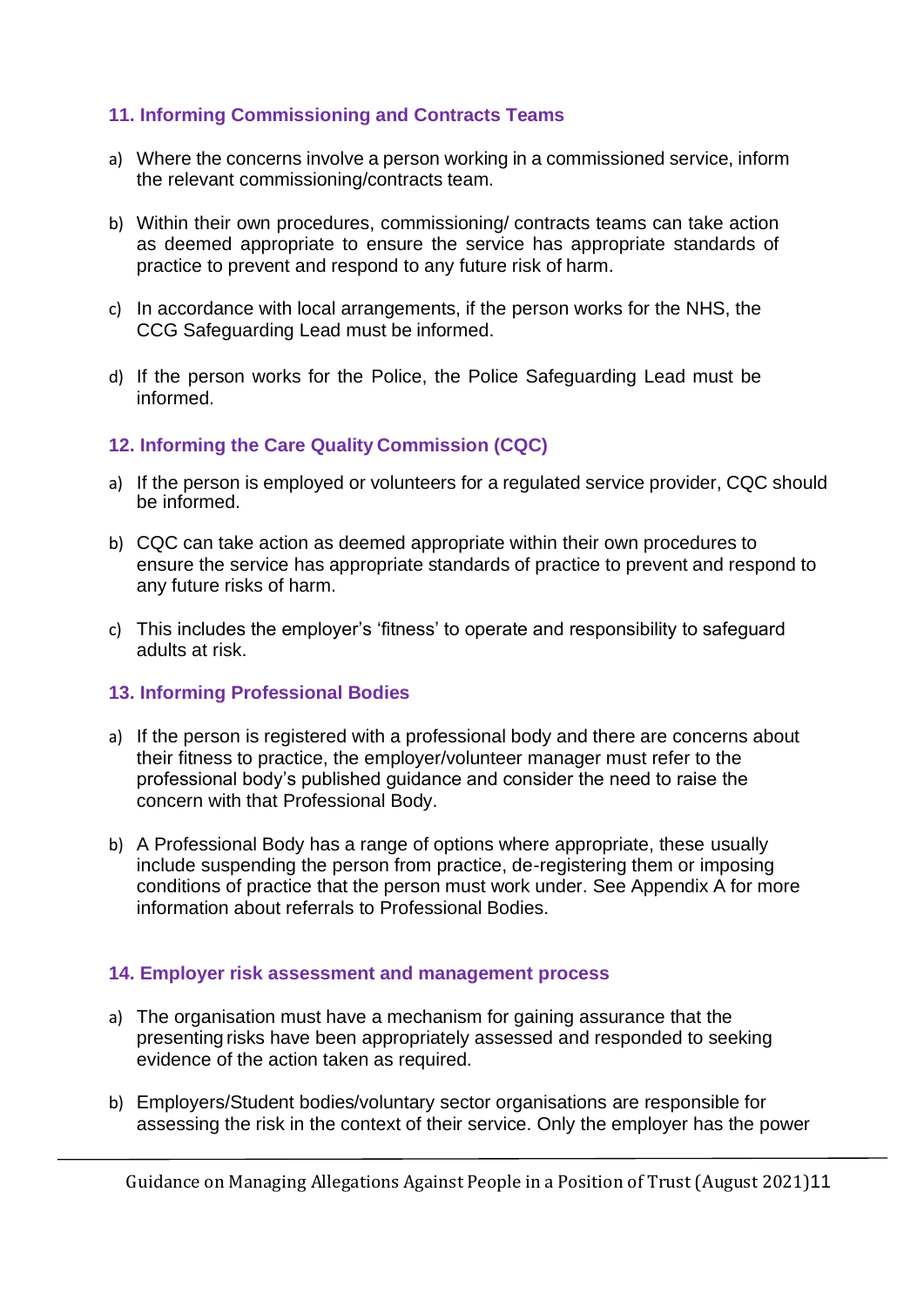to suspend an employee, redeploy them or make other changes to their working arrangements, and so must be responsible and accountable for the decision reached.

#### **15. Risk management arrangements**

a) Risk management arrangements are the responsibility of the employing organisation taking into account their assessment of the risk, their own internal policies and procedures, and employment law.

#### **16. Review of working arrangements**

- a) The employer is responsible for assessing and managing the risk of harm posed by the person taking into account the nature and seriousness of the allegation, harm to any patients/service users, and the risk of repeated incidents/on-going behaviour.
- b) Sometimes the employer will need to consider suspending an employee this should not happen automatically but only after they have considered if the circumstances of a case warrant a person being suspended until the allegation is resolved.
- c) Whilst it's the employer who makes this decision, it is entirely reasonable to request a risk assessment where the employer has decided NOT to suspend.
- d) The employer should also make arrangements to keep the individual informed about developments in the workplace.

## **17. Supervision and Training**

- a) Supervision and training may be relevant to managing aspects of a presenting risk.
- b) Supervision is a formal process ensuring the performance of each member of staff in a team, section, or unit is evaluated and reviewed so that, where necessary, learning and change can take place. Supervision is an important vehicle for meeting practice standards.
- c) Supervision should address any issues of practice that are below the expected standard; and be used to ensure the practice of employees and volunteers reflects essentialvalues and principles of practice, including choice, capacity, consent, privacy, dignity and respect to patients/service users, as well as the promoting safeguarding and individual wellbeing.
- d) Training should be used to ensure employees, students and volunteers have the appropriate skills, knowledge and attitudes; but also in response to identified needs as may emerge from practice, supervision or personal development programmes.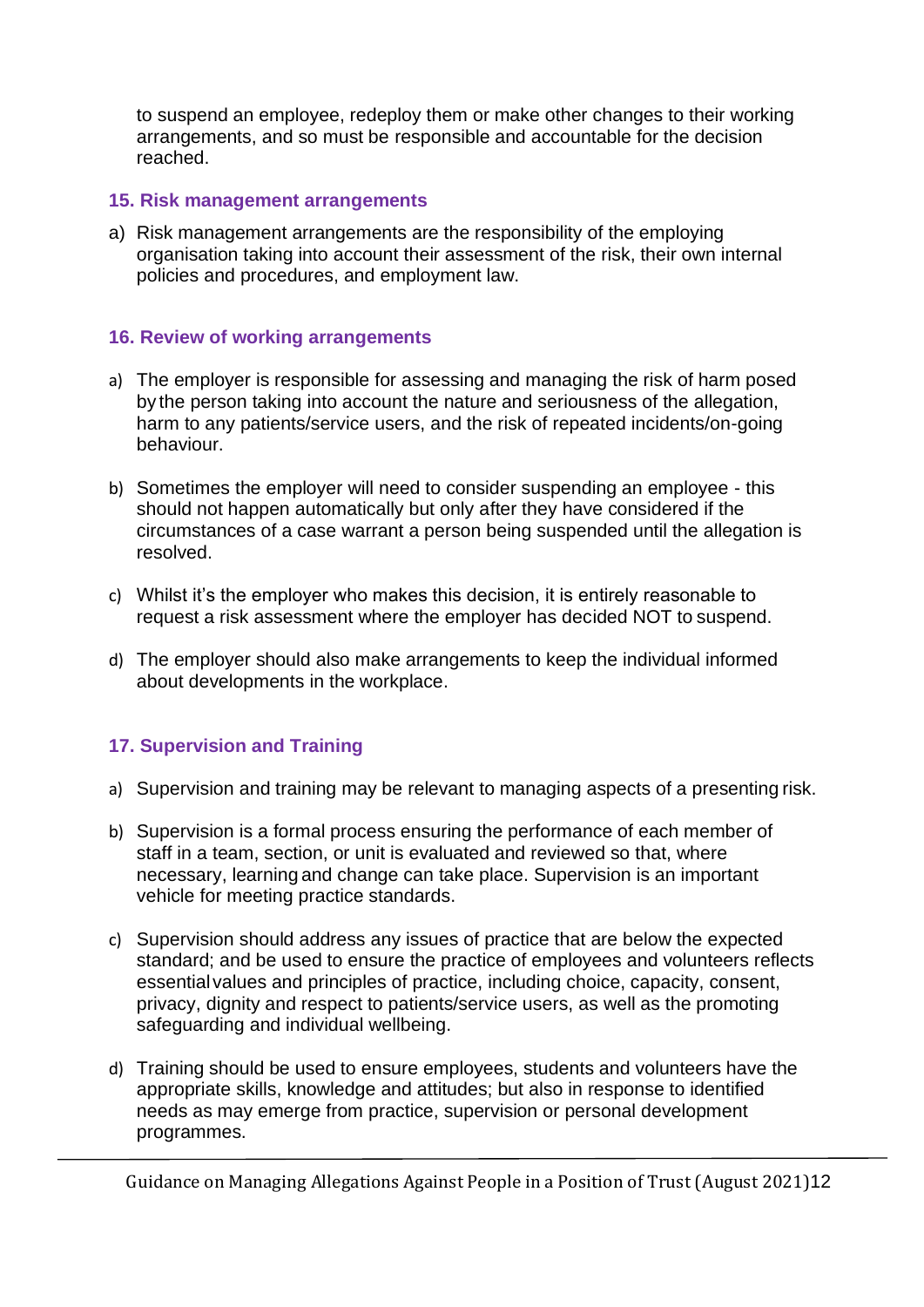## **18. Suspension**

- a)Suspension may not be required if risks can be managed through changes to working arrangements such as:
- Not working with a particular patient/service user.
- Working in a non-patient/service user contact role whilst the allegations are being investigated.

If a person is suspended, they are entitled to know in broad terms the reasons for this.

- b) Whilst an individual must be afforded the right to respond, this must be at an appropriate time.
- c) Care should be taken to ensure information is not shared at the point of suspension that may prejudice a subsequent enquiry/investigation or place any person at additionalrisk.
- d) Suspension should always be considered in any case where there is cause to think:
- an adult with care and support needs is at further risk of abuse or neglect, or
- the allegation warrants investigation by the Police, or
- is so serious that it might be grounds for dismissal, or
- the presence of the person in the work place will interfere with the enquiry/ investigation process.

#### **19. Support for the person against whom allegation has been made**

Alongside the duty of care towards the adult at risk, is the duty of care to the employee. The employer needs to provide support to minimise stress associated with the process; this may need to include:

- Support to understand the procedures being followed
- Updates on developments
- Opportunity to respond to allegations/concerns
- Support to raise questions or concerns about their circumstances.

There may be limitations on the amount of information that can be shared at a particular time in order not to prejudice any enquiry/investigation or place any person at risk. Support may be available via Occupational Health or employee welfare arrangements where they exist. If the person is a member of a union or professional association or network, they should be advised that they may wish to seek support from that organisation.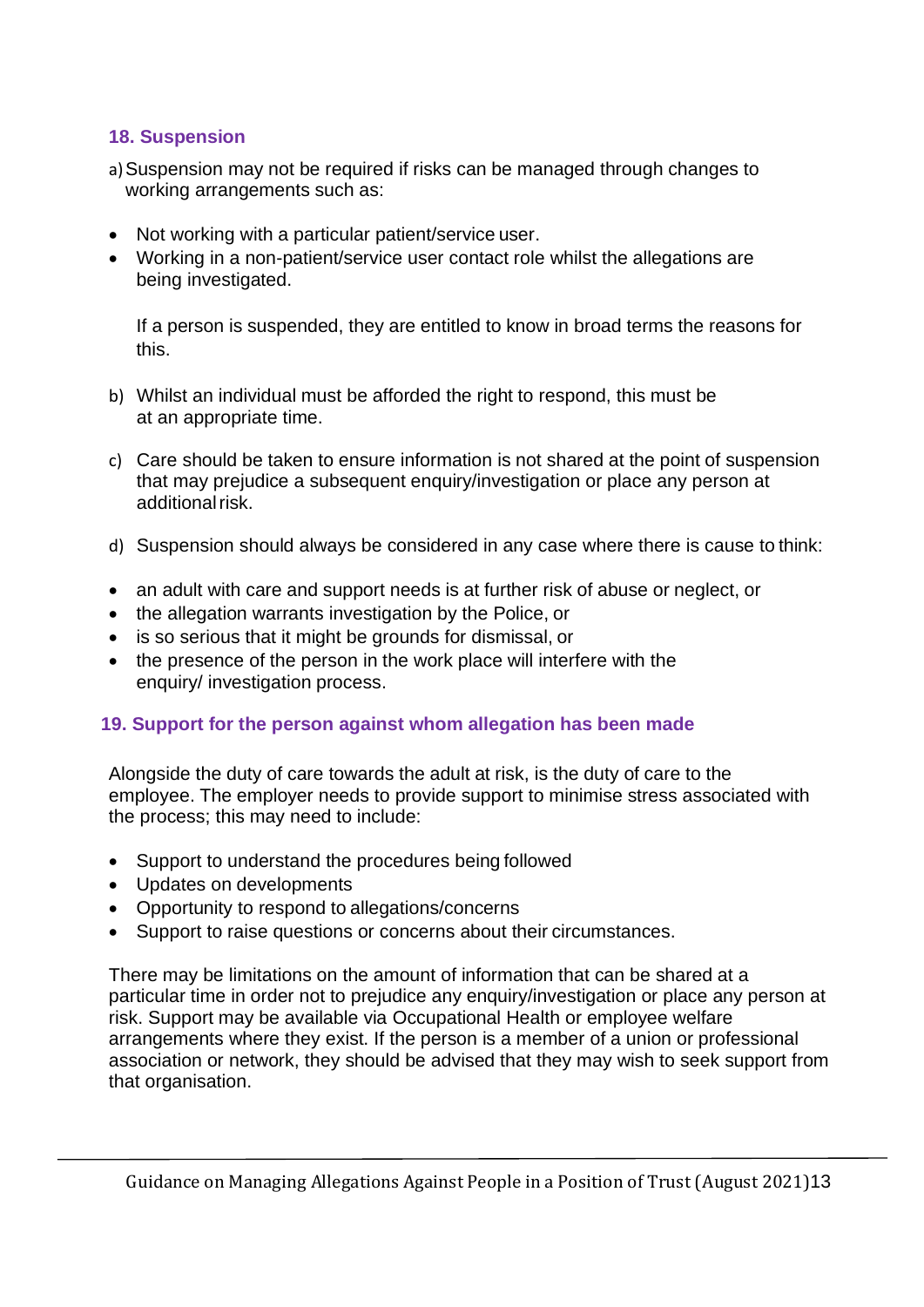The person may also wish to seek independent advice regarding employment issues. Such advice and support, however, should be supplementary to that provided by the employer. There may be occasions where there is a need to agree changes to the person's working arrangements or to the support provided, to safeguard them from unfounded allegations in the future.

## **20. Disciplinary hearing processes and responsibilities**

The need for, and timing of, a disciplinary hearing is a decision for the employer and will depend on the specific circumstances of the situation. Consideration should be given to whether the decisions or findings within any Police or safeguarding adults process may potentially affect decision making within the disciplinary process, and vice versa. Such decisions will need to be reached on a case-by-case basis.

Disciplinary hearings will be focused on the conduct of the individual as an employee. Decisions reached should, however, also give due consideration to the organisation's responsibility to safeguard children and adults at risk. Employers who are also service providers or service commissioners have not only a duty to the adult at risk but also a responsibility to take action in relation to the employee when allegations of abuse are made against them. Employers must ensure that their disciplinary procedures are compliant with the responsibility to protect adults at risk of abuse or neglect.

If an organisation removes an individual (paid worker or unpaid volunteer) from work with an adult with care and support needs (or would have, had the person not left first) because the person poses a risk of harm to adults, the organisation must make a referral to the Disclosure and Barring Service. It is an offence to fail to make a referral without good reason. Where it is necessary to refer individuals to DBS, these referrals will be made promptly and made no later than five working days from when the case is concluded. Please see Appendix B for more information about DBS referrals.

Where it is necessary to refer individual employees to the DBS and/or the relevant professional body, these will be made promptly and as soon as possible once the investigation has concluded. This includes sharing with the Professional Body, the supporting evidence required as part of the referral

# **21. Recording and data collection**

Individual organisations should maintain appropriate records of cases in line with the Data Protection Act 2018 requirements and individual organisational policies around information governance and record retention.

Individual organisations should also establish monitoring arrangements to enable activity relating to allegations against staff to be tracked. Collated anonymised information about the number and nature of allegations made and their outcomes should be produced at least annually, and these reports shared with relevant boards, committees and leadership teams to inform service improvement and development.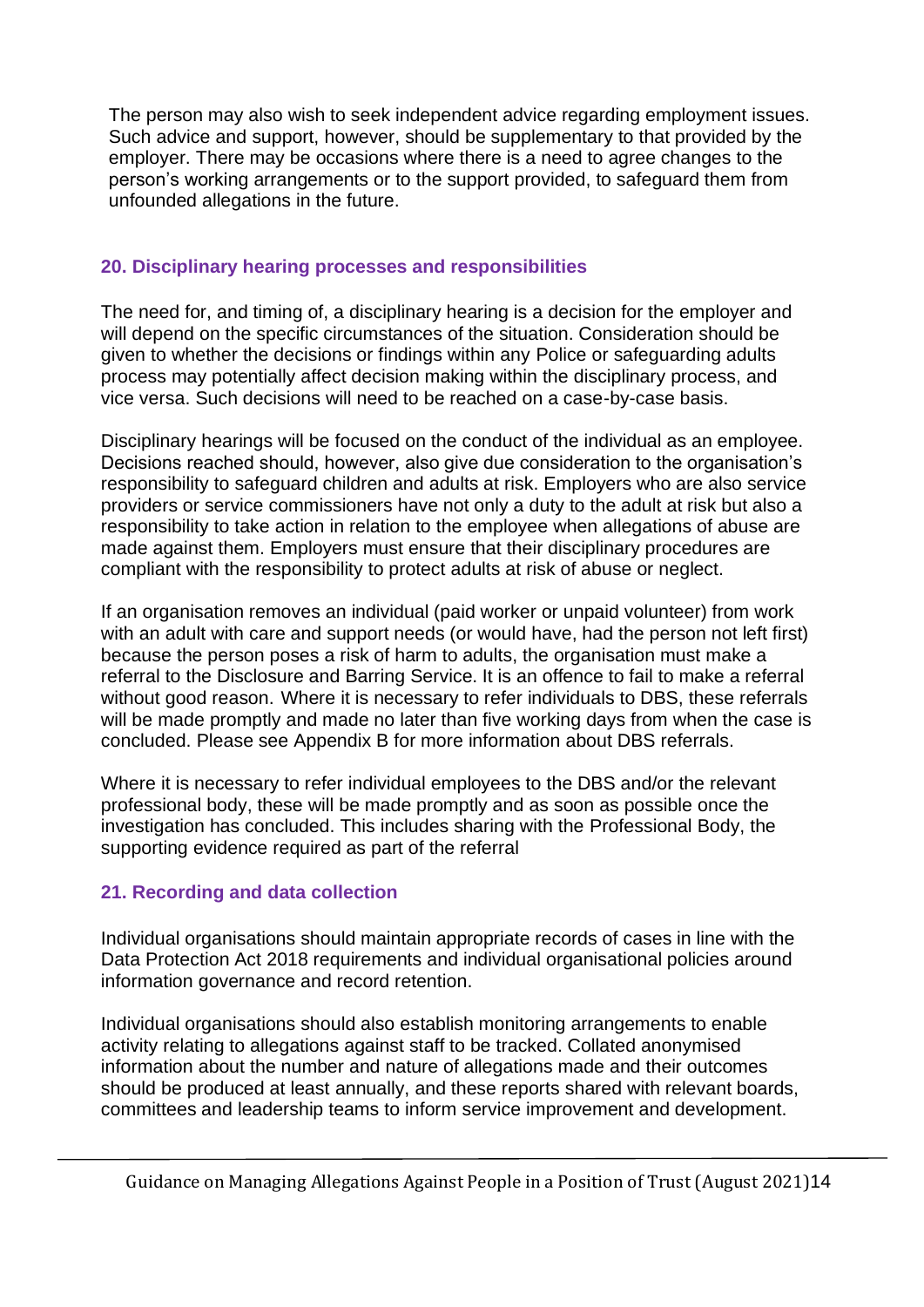## **22. Support from the Local Safeguarding Adult Board**

The LSABs will provide on their respective website's information about how and to whom to report concern about possible abuse or neglect which will ensure noncommissioned or funded voluntary organisations and charities can access information about their responsibilities to act upon concerns about abuse or neglect.

The 4LSABs have established a SAMA network comprised of professionals who have an advisory or support role in their organisation around allegations management in order to facilitate all essential networking and information sharing across agencies. This also provides an opportunity for regular updating. The SAMA network meets every two months.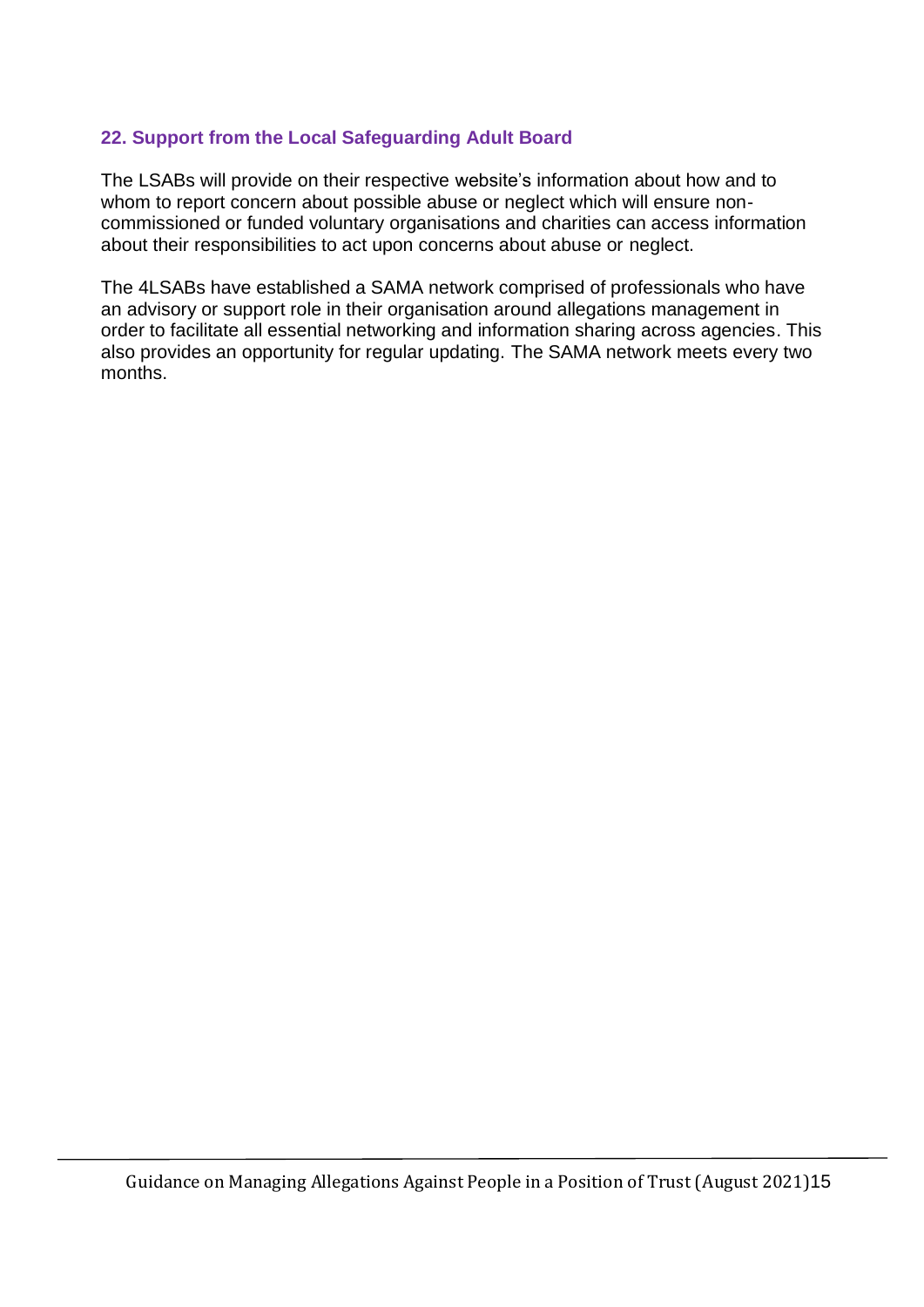# **23. Appendix A: Referrals to Professional Bodies**

If the person is registered with a Professional Body and there are concerns about their fitness to practice, the employer/volunteer manager must refer to the Professional Body's published guidance and consider the need to raise the concern with that professional body.

A Professional Body has a range of options where appropriate, these usually include suspending the person from practice, de-registering them or imposing conditions of practice that the person must work under. The principal organisations within health and social care are:

- Nursing and Midwifery Council [\(www.nmc-uk.org\)](http://www.nmc-uk.org/)
- Social Work England [\(www.socialworkengland.org.uk/concerns/raise-a-concern/\)](http://www.socialworkengland.org.uk/concerns/raise-a-concern/)
- General Medical Council [\(www.gmc-uk.org\)](http://www.gmc-uk.org/)
- General Optical Society [\(www.optical.org\)](http://www.optical.org/)
- General Dental Society [\(www.gdc-uk.org\)](http://www.gdc-uk.org/)
- General Chiropractic Council [\(www.gcc-uk.org\)](http://www.gcc-uk.org/)
- Royal Pharmaceutical Society of Great Britain [\(www.rpsgb.org.uk\)](http://www.rpsgb.org.uk/)
- General Osteopathic Council [\(www.osteopathy.org.uk\)](http://www.osteopathy.org.uk/)
- Health and Care Professional's Council [\(https://www.hcpc-uk.org\)](https://www.hcpc-uk.org/)
- The Solicitors Regulation Authority [\(https://sra.org.uk\)](https://sra.org.uk/)

Each Professional Registration Body:

- Maintains a public register of qualified workers
- Sets standards for conduct, performance and ethics
- Considers allegations of misconduct, lack of competence or unfitness to practice
- Makes decisions as to whether a registered worker can practice

Notification to a Professional Body is the responsibility of the employer. Where this action has been agreed with the organisation's nominated Safeguarding Lead, confirmation should be provided to them that the action has been completed. As the responsible authority for adult safeguarding, the Local Authority has the power to make a referral where the relevant criteria have been met and should do so where it is necessary to ensure an appropriate referral has been made. Other agencies can make a referral if they are more appropriately placed to do so, however the Local Authority must be assured that a referral has been made.

## **24: Appendix B: Referrals to the Disclosure and Barring Service (DBS)**

On the 1st December 2012 the Criminal Records Bureau (CRB) and the Independent Safeguarding Authority (ISA) merged and became the Disclosure and Barring Service (DBS). This means that these same services are now provided by a single organisation rather than two. The DBS service protect the public by helping employers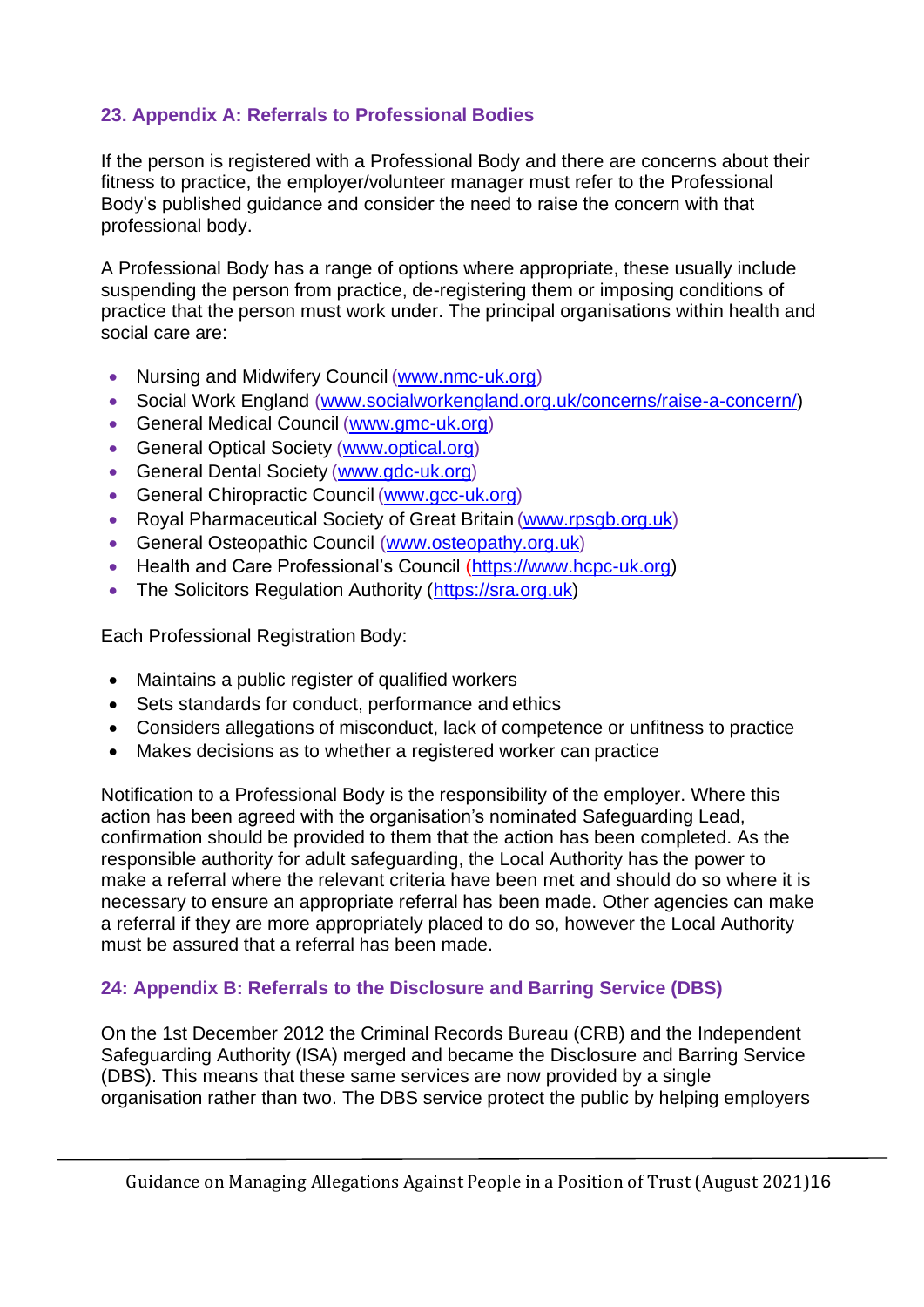make safer recruitment decisions and by Barring individuals who pose a risk to vulnerable groups from working in certain roles.

The Disclosure and Barring Service can bar a person unsuitable to work with vulnerable people, including children, from working in regulated activity in the future. If a person is barred it becomes an offence for an organisation to knowingly engage that person in regulated activity.

Employers and volunteer managers of people working in 'regulated activity' have a legal duty to make referrals to the Disclosure and Barring Service in certain circumstances. The Local Authority also has a power to make a referral and should do where it is necessary to ensure the appropriate referral has been made. Regulated activity is work (both paid and unpaid) with children or vulnerable adults that meets certain criteria. In relation to vulnerable adults, regulated activity in broad terms includes activities involved in:

- Providing health care (by or under the supervision of a healthcare professional)
- Providing personal care (washing and dressing, eating, drinking and toileting)
- Providing social work (provided by a social care worker to an adult who is a client or potential client)
- Providing assistance with cash, bills and/or shopping (managing cash, bills or shopping)
- Providing assistance in the conduct of personal affairs (Power of Attorney, deputies appointed under Mental Health Orders)
- Conveying the person (Must be for health, personal or social care due to age, illness or disability)



# **Types of Barring referral:**

Guidance on Managing Allegations Against People in a Position of Trust (August 2021)17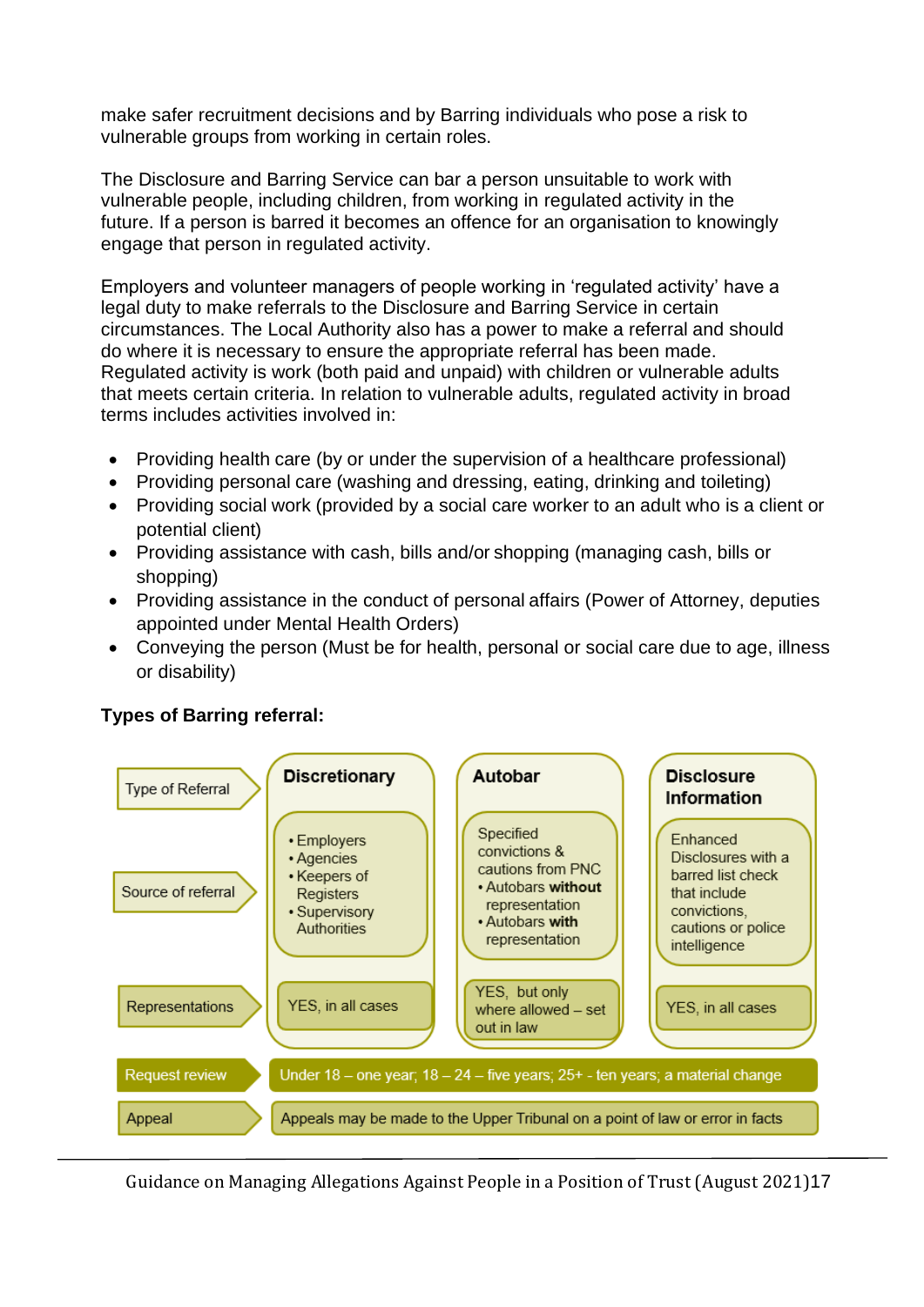There is a duty placed on regulated activity providers and personnel suppliers to make a DBS referral in circumstances where they have permanently removed a person from 'activity' through dismissal or permanent transfer (or would have if the person had not left, resigned, retired or been made redundant); because the person has:

- Been cautioned or convicted for a relevant offence; or
- Engaged in relevant conduct in relation to children and/or vulnerable adults [i.e. an action or inaction (neglect) that has harmed a child or vulnerable adult or put them at risk of harm]; or
- Satisfied the Harm Test in relation to children and/or vulnerable adults [i.e. there has been no relevant conduct (i.e. no action or inaction) but a risk of harm to a child or vulnerable adult still exists].

It is also possible to make a referral where this legal duty has not been met. For example, where there are strong concerns, but the evidence is not sufficient to justify dismissing or removing the person from working with children or vulnerable adults. Such a referral would need to be compliant with relevant employment and data protection laws.

Where the need for a referral to the Disclosure and Barring Scheme (DBS) has been agreed with the organisation's nominated Safeguarding Lead, confirmation should be provided to them that the action has been completed. As the responsible authority for adult safeguarding, the Local Authority has the power to make a referral where the 'person in a position of trust' is employed in another organisation, and should do so where it is necessary to ensure an appropriate referral has been made.

What does a good quality referral to DBS look like?

- Timely balance the need for a swift response with a need for sufficient documentary/supporting evidence
- Accurate and fully completed referral form recognition of any gaps, if present
- Chronology detail the sequence of events from initial notification to the final outcome
- Relevant information To facilitate the DBS decision making process
- Victim impact What was the impact on the victim
- Training and supervision records accurate, dated training and supervision records
- Internal and external investigative and disciplinary processes including interviews, police intervention and/or multi-agency meetings. NB include recruitment and additional employment information i.e. any previous misconduct or complaint